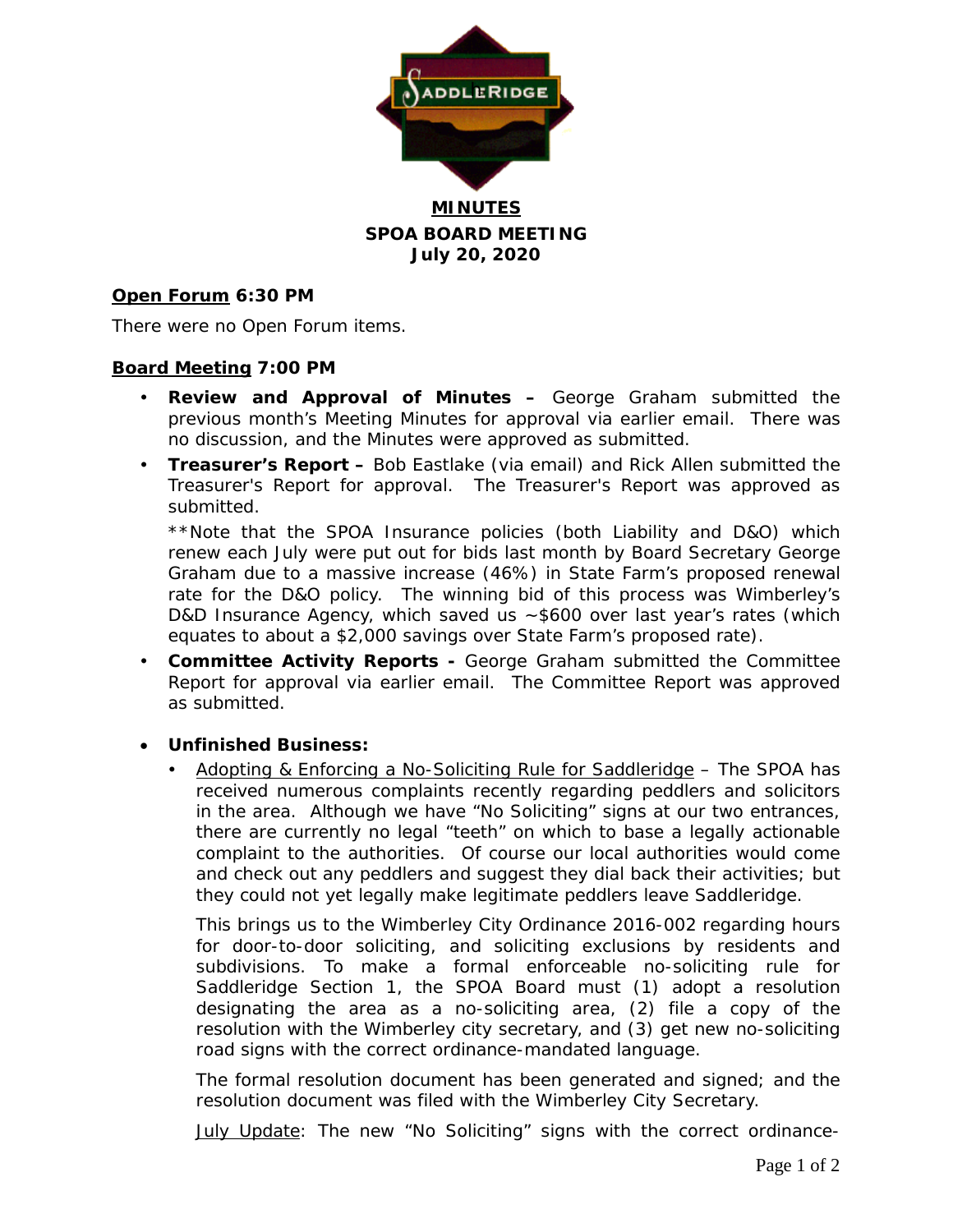mandated language have been ordered, received, and installed. It is now officially unlawful to Peddle or Solicit in Saddleridge Section 1. Of course this Ordinance does not apply to charities, political stumping, or your kids' fund-raising efforts (Girl Scout Cookies, Christmas goodies, etc.).

This item will now be closed.

- **New Business:**
	- No New Business.

The meeting was adjourned at 7:30 PM.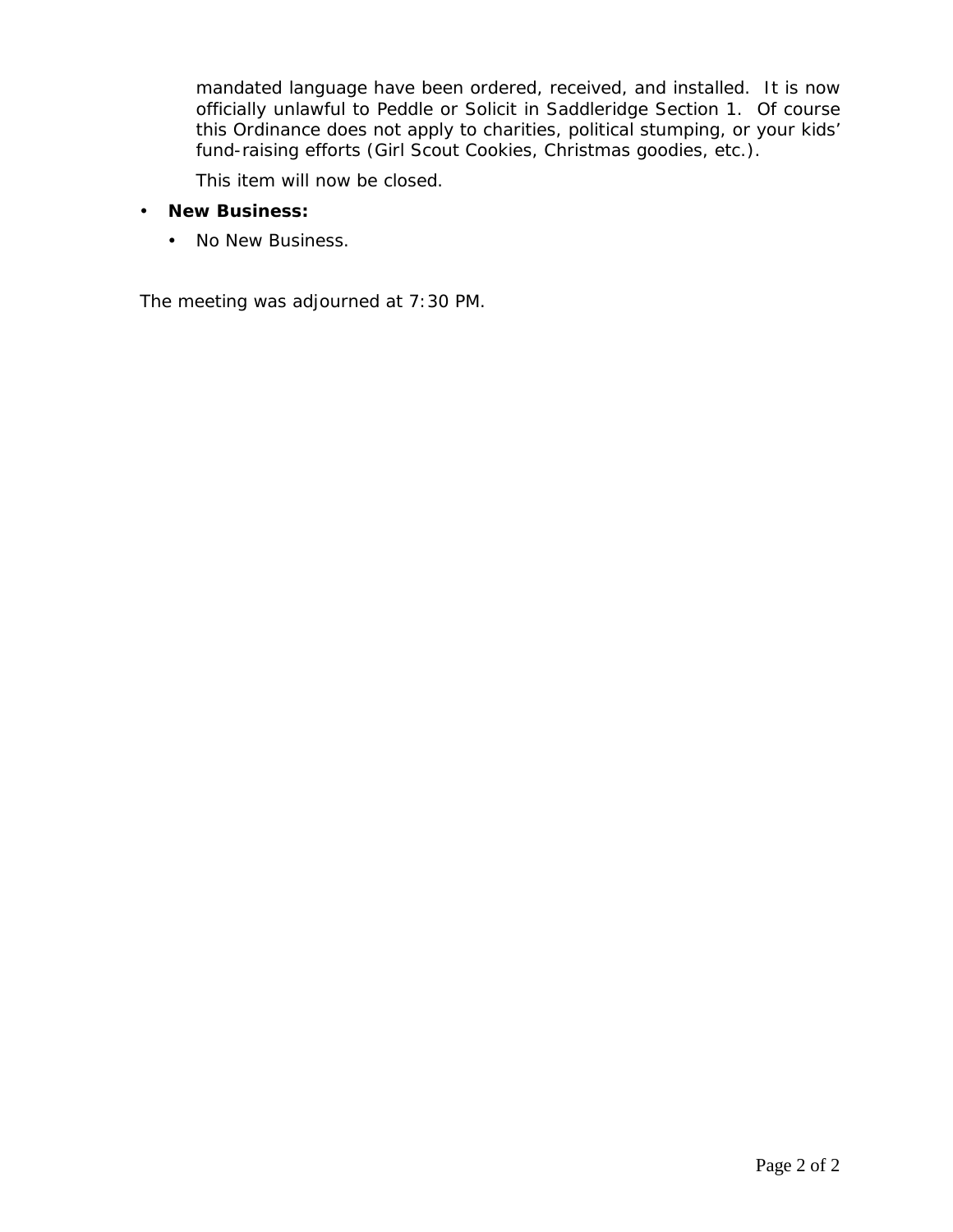# SPOA 07/01/20 **Balance Sheet**

| As of June 30, 2020 |  |  |  |  |  |
|---------------------|--|--|--|--|--|
|---------------------|--|--|--|--|--|

|                                                  | Jun 30, 20 | Jun 30, 19  | \$ Change    |
|--------------------------------------------------|------------|-------------|--------------|
| <b>ASSETS</b>                                    |            |             |              |
| <b>Current Assets</b>                            |            |             |              |
| <b>Checking/Savings</b>                          |            |             |              |
| <b>Broadway Bank CD 7439</b>                     | 51,322.34  | 25,548.34   | 25,774.00    |
| <b>Broadway Bank CD 7440</b>                     | 25,138.63  | 0.00        | 25,138.63    |
| Ozona CD #305552                                 | 0.00       | 25,501.46   | $-25,501.46$ |
| <b>Ozona Checking</b>                            | 26,788.96  | 18,910.21   | 7,878.75     |
| <b>Ozona Money Market</b>                        | 16,719.18  | 41,692.70   | $-24,973.52$ |
| <b>Total Checking/Savings</b>                    | 119,969.11 | 111,652.71  | 8,316.40     |
| <b>Accounts Receivable</b>                       |            |             |              |
| <b>Accounts Receivable</b>                       | $-588.59$  | $-494.59$   | $-94.00$     |
| <b>Total Accounts Receivable</b>                 | $-588.59$  | $-494.59$   | $-94.00$     |
| <b>Total Current Assets</b>                      | 119,380.52 | 111, 158.12 | 8,222.40     |
| <b>Other Assets</b>                              |            |             |              |
| <b>Saddleridge Property</b>                      | 80,500.00  | 80,500.00   | 0.00         |
| <b>Total Other Assets</b>                        | 80,500.00  | 80,500.00   | 0.00         |
| <b>TOTAL ASSETS</b>                              | 199,880.52 | 191,658.12  | 8,222.40     |
| <b>LIABILITIES &amp; EQUITY</b><br><b>Equity</b> |            |             |              |
| <b>Opening Balance Equity</b>                    | 110,823.40 | 110,823.40  | 0.00         |
| <b>Retained Earnings</b>                         | 88,668.08  | 84,612.19   | 4,055.89     |
| Net Income                                       | 389.04     | $-3,777.47$ | 4,166.51     |
| <b>Total Equity</b>                              | 199,880.52 | 191,658.12  | 8,222.40     |
| <b>TOTAL LIABILITIES &amp; EQUITY</b>            | 199,880.52 | 191,658.12  | 8,222.40     |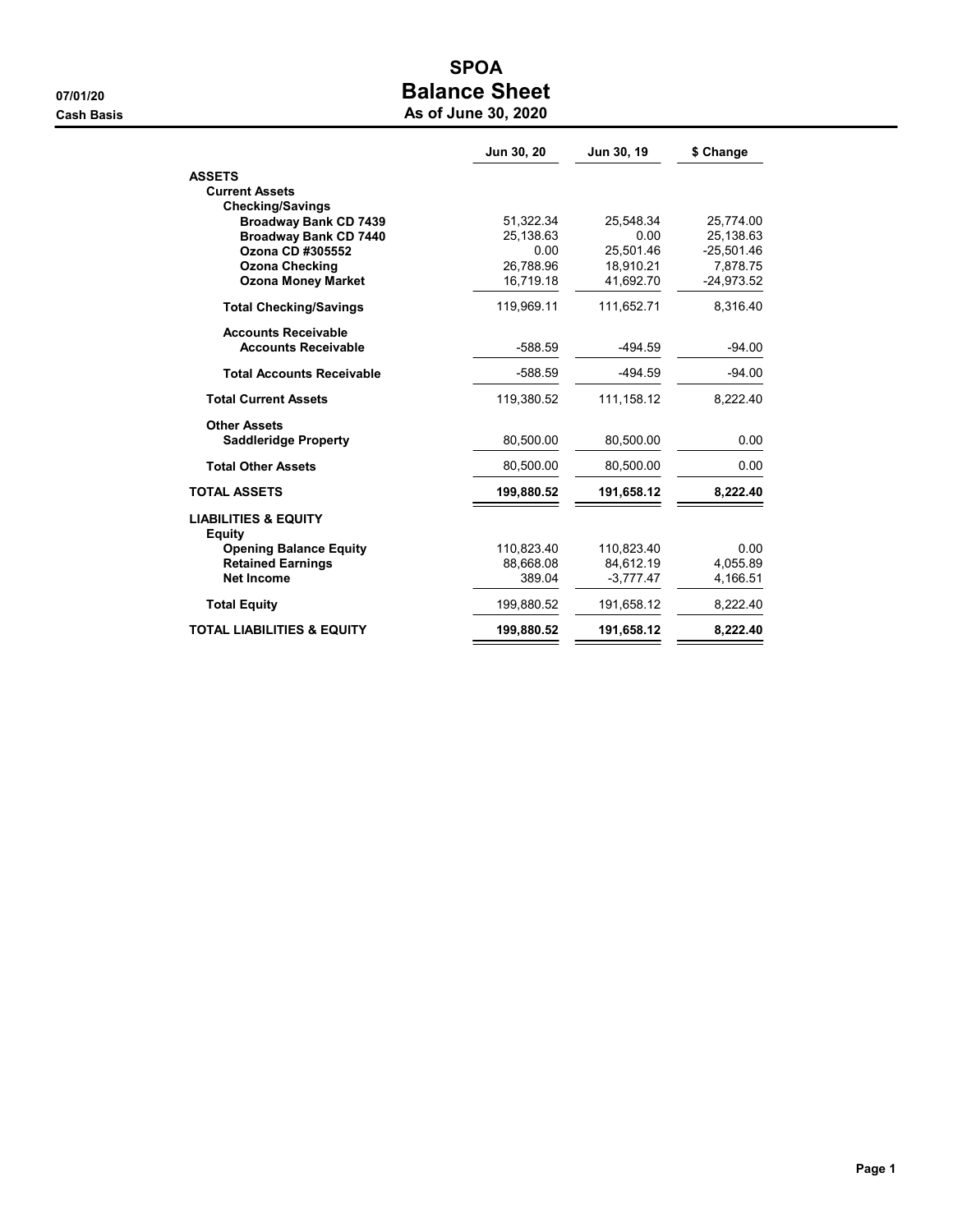# 11:22 AM Saddleridge Property Owners Association 07/01/20 **Profit & Loss Budget vs. Actual**

Cash Basis January through June 2020

|                                                      | Jan - Jun 20     | <b>Budget</b>  |
|------------------------------------------------------|------------------|----------------|
| <b>Ordinary Income/Expense</b>                       |                  |                |
| <b>Income</b>                                        |                  |                |
| <b>Clubhouse Usage Fee</b>                           | 50.00            | 150.00         |
| <b>HOA Dues Collected</b>                            | 7,296.00         | 0.00           |
| <b>Interest Assessed Fees</b>                        | 65.78            | 20.25          |
| Interest Income                                      | 15.80            | 76.37          |
| <b>Resale Cert. Fee</b>                              | 350.00           | 350.00         |
| <b>Transfer Fees</b><br><b>Uncategorized Income</b>  | 350.00<br>0.00   | 450.00<br>0.00 |
|                                                      |                  |                |
| <b>Total Income</b>                                  | 8,127.58         | 1,046.62       |
| <b>Expense</b>                                       |                  |                |
| <b>Accounting</b><br><b>Accounting-Bookkeeper</b>    | 1,142.20         | 1,110.00       |
|                                                      |                  |                |
| <b>Total Accounting</b>                              | 1,142.20         | 1,110.00       |
| <b>Annual Septic Contract</b><br><b>Bank Charges</b> | 0.00             | 245.00         |
| <b>Check Printing</b>                                | 0.00             | 0.00           |
| <b>Safe Deposit Box</b>                              | 40.00            | 40.00          |
| <b>Service Charges</b>                               | 0.00             | 0.00           |
| <b>Total Bank Charges</b>                            | 40.00            | 40.00          |
| <b>Clubhouse Expenses</b>                            |                  |                |
| Cleaning                                             | 150.00           | 200.00         |
| <b>Furnishings</b>                                   | 0.00             | 923.48         |
| <b>Heating and AC</b>                                | 215.00           |                |
| <b>Insurance</b>                                     | 0.00             | 0.00           |
| <b>Pest Control</b>                                  | 102.84           | 205.68         |
| <b>Plumbing Repairs</b>                              | 0.00             | 232.79         |
| <b>Repairs</b>                                       | 214.68<br>370.00 | 0.00<br>0.00   |
| <b>Septic Cleaning and Service</b><br><b>Trash</b>   | 343.83           | 207.40         |
| <b>Total Clubhouse Expenses</b>                      | 1,396.35         | 1,769.35       |
| <b>Food for Saddleridge Meetings</b>                 |                  |                |
| <b>Food for Annual BBQ</b>                           | 0.00             | 835.44         |
| Neighborhood Watch                                   | 0.00             | 0.00           |
| <b>Total Food for Saddleridge Meetings</b>           | 0.00             | 835.44         |
| <b>Improvements</b>                                  |                  |                |
| Landscaping                                          |                  |                |
| <b>Entrance</b>                                      | 2,126.91         | 0.00           |
| Lighting                                             | 584.00           | 0.00           |
| <b>Total Landscaping</b>                             | 2,710.91         | 0.00           |
| <b>Total Improvements</b>                            | 2,710.91         | 0.00           |
| <b>Insurance-HOA Liability</b>                       | 842.00           | 752.00         |
| Insurance, D&O                                       | 0.00             | 3,057.00       |
| <b>Lawn Maintenance</b>                              | 840.00           | 720.00         |
| <b>Legal-Attorney Fees</b>                           | 0.00             | 0.00           |
| <b>Mailings</b>                                      |                  |                |
| <b>Box 924</b>                                       | 0.00             | 0.00           |
| <b>Mailings - Other</b>                              | 20.85            | 128.00         |
| <b>Total Mailings</b>                                | 20.85            | 128.00         |
| <b>Miscellaneous</b>                                 |                  |                |
| <b>Legal Records</b>                                 | 0.00             | 0.00           |
| <b>Miscellaneous - Other</b>                         | 6.05             | 0.00           |
| <b>Total Miscellaneous</b>                           | 6.05             | 0.00           |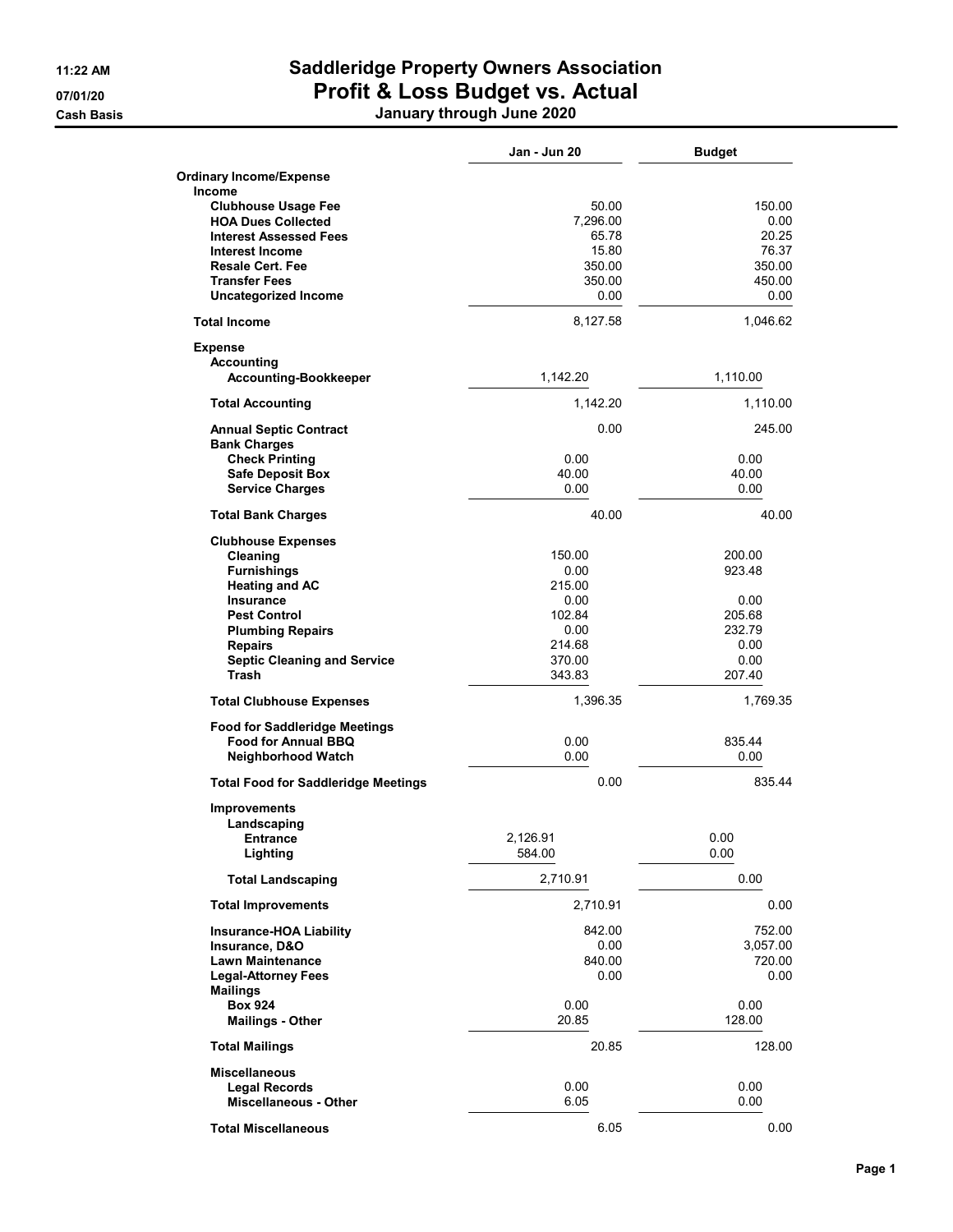# 11:22 AM Saddleridge Property Owners Association 07/01/20 **Profit & Loss Budget vs. Actual** Cash Basis January through June 2020

|                                     | Jan - Jun 20 | <b>Budget</b> |
|-------------------------------------|--------------|---------------|
| Neighborhood Watch                  | 0.00         | 89.38         |
| <b>PEC Electricity</b>              | 649.33       | 884.70        |
| <b>Reconciliation Discrepancies</b> | 0.00         | 0.06          |
| Taxes                               | 0.00         | 2,093.67      |
| <b>Web Hosting Fees</b>             | 90.85        | 0.00          |
| <b>Total Expense</b>                | 7,738.54     | 11,724.60     |
| <b>Net Ordinary Income</b>          | 389.04       | $-10,677.98$  |
| Net Income                          | 389.04       | $-10,677.98$  |